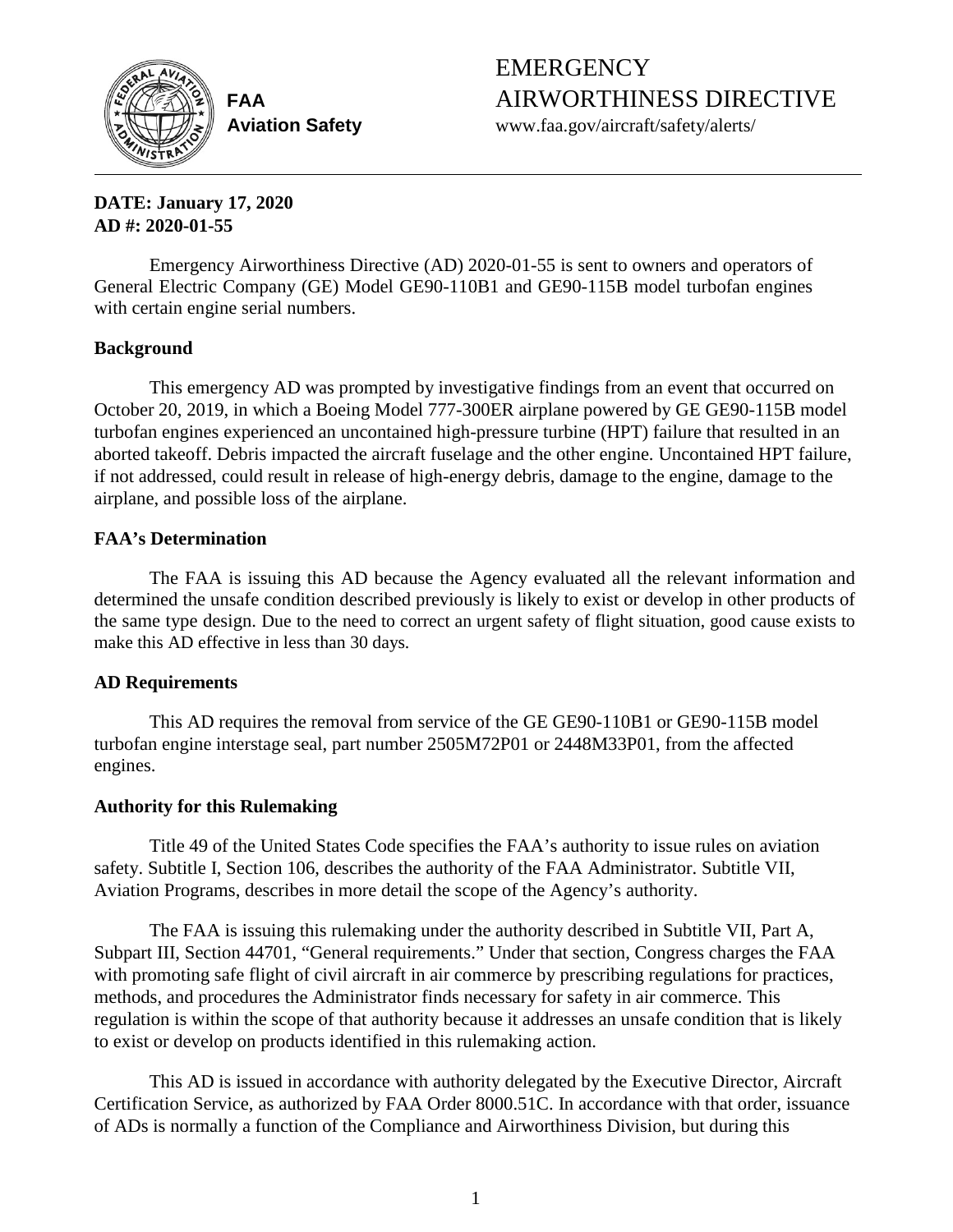transition period, the Executive Director has delegated the authority to issue ADs applicable to engines, propellers, and associated appliances to the Manager, Engine and Propeller Standards Branch, Policy and Innovation Division.

## **Presentation of the Actual AD**

The FAA is issuing this AD under 49 U.S.C. Section 44701 according to the authority delegated to me by the Administrator.

**2020-01-55 General Electric Company:** Product Identifier 2020-NE-01-AD.

### **(a) Effective Date**

This Emergency AD is effective upon receipt.

#### **(b) Affected ADs**

None.

#### **(c) Applicability**

This AD applies to all General Electric Company (GE) GE90-110B1 and GE90-115B model turbofan engines with engine serial number 907150, 907152, 907176, 907179, 907192, 907266, 907270, 907301, 907320, 907337, 907344, 907370, 907371, 907405, 907686, or 907687.

## **(d) Subject**

Joint Aircraft System Component (JASC) Code 7250, Turbine Section.

## **(e) Unsafe Condition**

This AD was prompted by investigative findings from an event involving an uncontained high-pressure turbine (HPT) failure, resulting in debris penetrating the fuselage and the other engine. The FAA is issuing this AD to prevent failure of the HPT. The unsafe condition, if not addressed, could result in uncontained HPT failure, release of high-energy debris, damage to the engine, damage to the airplane, and possible loss of the airplane.

## **(f) Compliance**

Comply with this AD within the compliance times specified, unless already done.

# **(g) Required Action**

Within 5 flight cycles after the effective date of this AD, remove from service the interstage seal, part number 2505M72P01 or 2448M33P01, with serial number GWN0PDTR, GWN0PE7T, GWN0PGEL, GWN0PL3N, GWN0PEFH, GWN0R4H0, GWN0R4GW, GWN0R8G8, GWN0RAD1, GWN0RDNM, GWN0RCMT, GWN0RJ69, GWN0RHRM, GWN0RN5A, GWN0W153, or GWN0W03P.

## **(h) Alternative Methods of Compliance (AMOCs)**

(1) The Manager, ECO Branch, FAA, has the authority to approve AMOCs for this AD, if requested using the procedures found in 14 CFR 39.19. In accordance with 14 CFR 39.19, send your